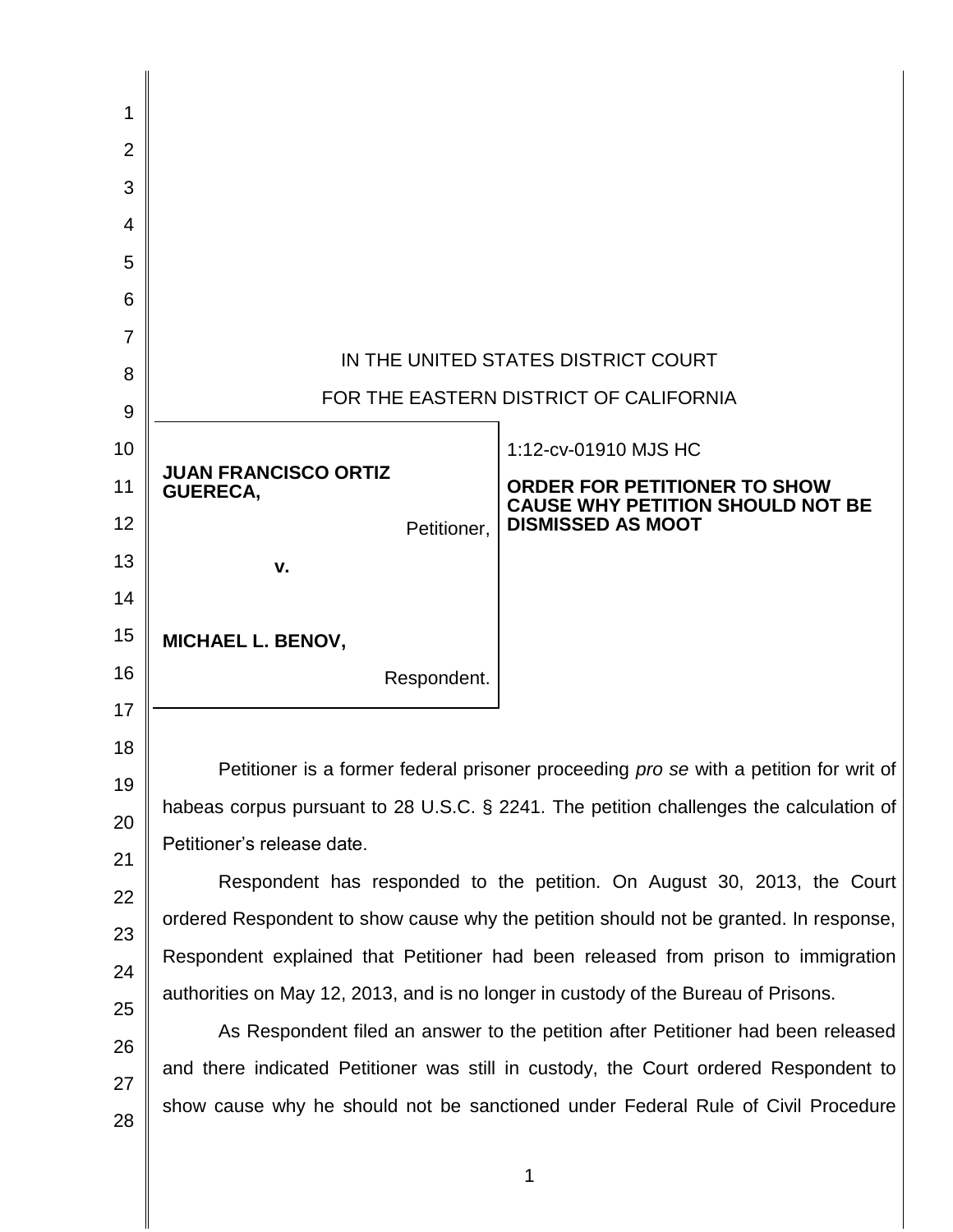11(b)(3). Respondent filed a satisfactory response to the order on October 11, 2013.

1

2 3 4 5 6 7 8 9 10 11 12 13 14 15 Federal courts lack jurisdiction to decide cases that are moot because the courts' constitutional authority extends only to actual cases or controversies. Iron Arrow Honor Society v. Heckler, 464 U.S. 67, 70-71 (1983). Article III requires a case or controversy in which a litigant has a personal stake in the outcome of the suit throughout all stages of federal judicial proceedings and has suffered some actual injury that can be redressed by a favorable judicial decision. Id. A petition for writ of habeas corpus becomes moot when it no longer presents a case or controversy under Article III, § 2 of the Constitution. Wilson v. Terhune, 319 F.3d 477, 479 (9th Cir. 2003). A petition for writ of habeas corpus is moot where a petitioner's claim for relief cannot be redressed by a favorable decision of the court issuing a writ of habeas corpus. Burnett v. Lampert, 432 F.3d 996, 1000-01 (9th Cir. 2005) (quoting Spencer v. Kemna, 523 U.S. 1, 7 (1998)). Mootness is jurisdictional. See Cole v. Oroville Union High School District, 228 F.3d 1092, 1098-99 (9th Cir. 2000). Thus, a moot petition must be dismissed because nothing remains before the Court to be remedied. Spencer v. Kemna, 523 U.S. at 18.

16 17 18 19 20 21 22 23 24 25 26 27 28 A case becomes moot because of the absence of an actual case or controversy where the petitioner no longer suffers or anticipates an injury traceable to the respondent which is likely to be redressed by a judicial decision. Spencer v. Kemna, 523 U.S. at 11. Although a habeas claim for credit on a sentence may be mooted by the petitioner's release, it is also possible that the claim remains viable. For example, a habeas challenge to a term of imprisonment is not mooted by a petitioner's release where the petitioner remains on supervised release and there is a possibility that the petitioner could receive a reduction in his term of supervised release. Reynolds v. Thomas, 603 F.3d 1144, 1148 (9th Cir. 2010). In Reynolds, it was held that a proceeding pursuant to 28 U.S.C. § 2241 challenging a decision of the BOP denying the petitioner's request for credit towards his federal sentence for days spent in state custody was not moot where the petitioner was released and remained on supervised release, and the BOP's internal, favorable decision did not recalculate the petitioner's release date as the petitioner had

2